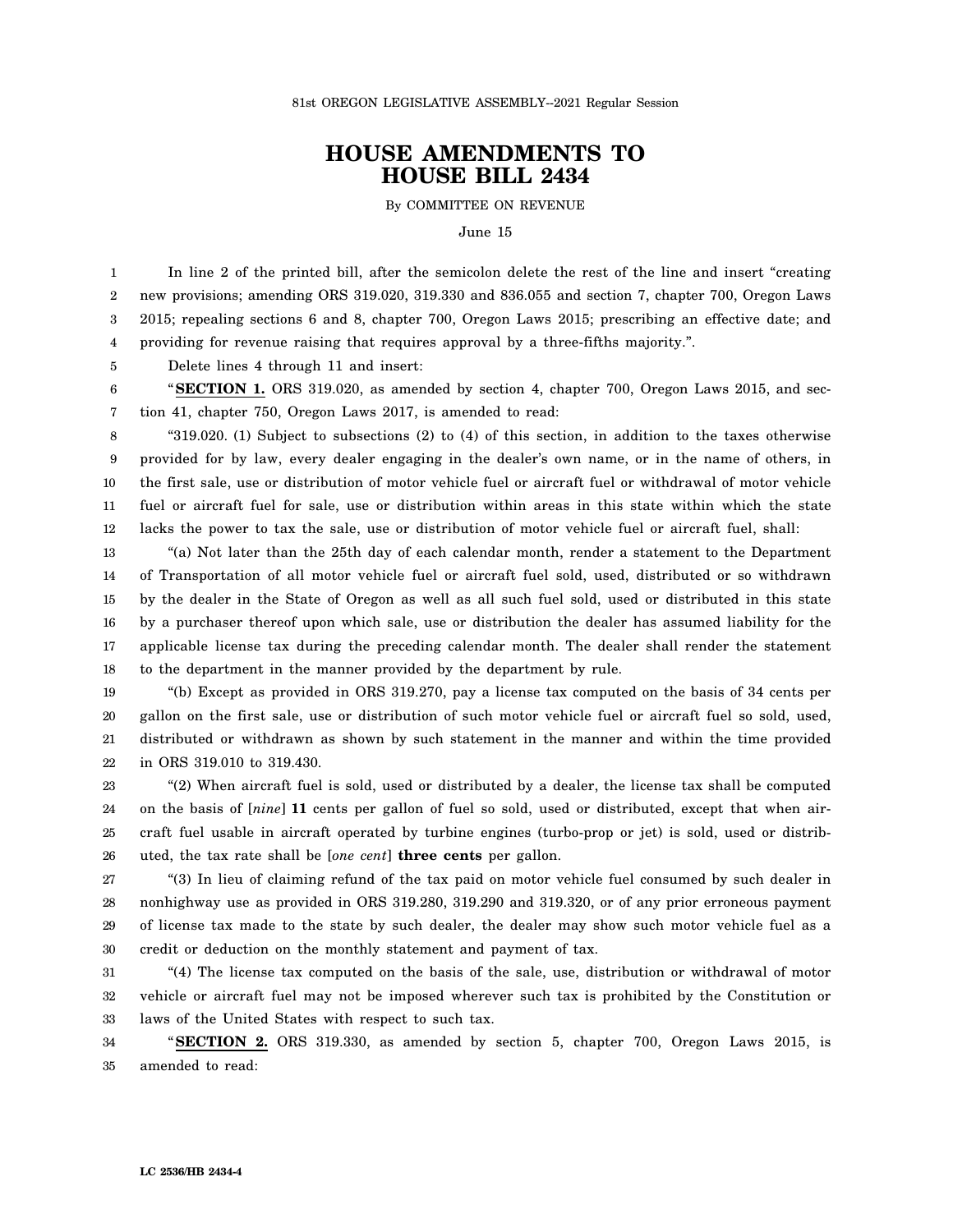1 2 3 4 5 6 7 8 9 10 11 12 13 14 "319.330. (1) Whenever any statement and invoices are presented to the Department of Transportation showing that motor vehicle fuel or aircraft fuel has been purchased and used in operating aircraft engines and upon which the full tax for motor vehicle fuel has been paid, the department shall refund the tax paid, but only after deducting from the tax paid [*nine*] **11** cents for each gallon of such fuel so purchased and used, except that when such fuel is used in operating aircraft turbine engines (turbo-prop or jet) the deduction shall be [*one cent*] **three cents** for each gallon. No deduction provided under this subsection shall be made on claims presented by the United States or on claims presented where a satisfactory showing has been made to the department that such aircraft fuel has been used solely in aircraft operations from a point within the State of Oregon directly to a point not within any state of the United States. The amount so deducted shall be paid on warrant of the Oregon Department of Administrative Services to the State Treasurer, who shall credit the amount to the State Aviation Account for the purpose of carrying out the provisions of the state aviation law. Moneys credited to the account under this section are continuously appropriated to the Oregon Department of Aviation.

15 16 17 18 "(2) If satisfactory evidence is presented to the Department of Transportation showing that aircraft fuel upon which the tax has been paid has been purchased and used solely in aircraft operations from a point within the State of Oregon directly to a point not within any state of the United States, the department shall refund the tax paid.

19 20 "**SECTION 3. (1) The amendments to ORS 319.020 by section 1 of this 2021 Act apply to aircraft fuel sold, used or distributed on or after January 1, 2022.**

21 22 **"(2) The amendments to ORS 319.330 by section 2 of this 2021 Act apply to aircraft fuel sold, used or distributed on or after January 1, 2022.**

23 24 25 "**SECTION 4.** Section 7, chapter 700, Oregon Laws 2015, as amended by section 80a, chapter 750, Oregon Laws 2017, section 1, chapter 485, Oregon Laws 2019, and section 26, chapter 491, Oregon Laws 2019, is amended to read:

26 27 28 29 "**Sec. 7.** (1) The following amounts shall be distributed in the manner prescribed in this section: "(a) Any amount of tax on aircraft fuel usable in aircraft operated by turbine engines that is computed on a basis in excess of one cent per gallon and any amount of tax on all other aircraft fuel that is computed on a basis in excess of nine cents per gallon, under ORS 319.020 (2); and

30 31 32 "(b) Any amount of tax on aircraft fuel usable in aircraft operated by turbine engines in excess of one cent per gallon and any amount of tax on all other aircraft fuel in excess of nine cents per gallon, that is deducted before the refunding of tax under ORS 319.330 (1).

33 34 35 36 "(2)(a) Applications for distributions under [*subsections (5) and (6)*] **subsection (5)** of this section may not be approved unless the applicant demonstrates a commitment to contribute at least five percent of the costs of the project to which the application relates. The Oregon Department of Aviation shall adopt rules for purposes of this paragraph.

37 "(b) The department may adopt rules that:

38 "(A) Set higher minimum contribution commitment requirements; or

39 "(B) Establish maximum grant amounts.

40 41 42 "(3)(a) The State Aviation Board shall establish a review committee composed of one member from each of the area commissions on transportation chartered by the Oregon Transportation Commission.

43 44 "(b) The review committee shall meet as necessary to review applications for distributions of amounts pursuant to this section. In reviewing applications, the review committee shall consider:

45 "(A) Whether a proposed project: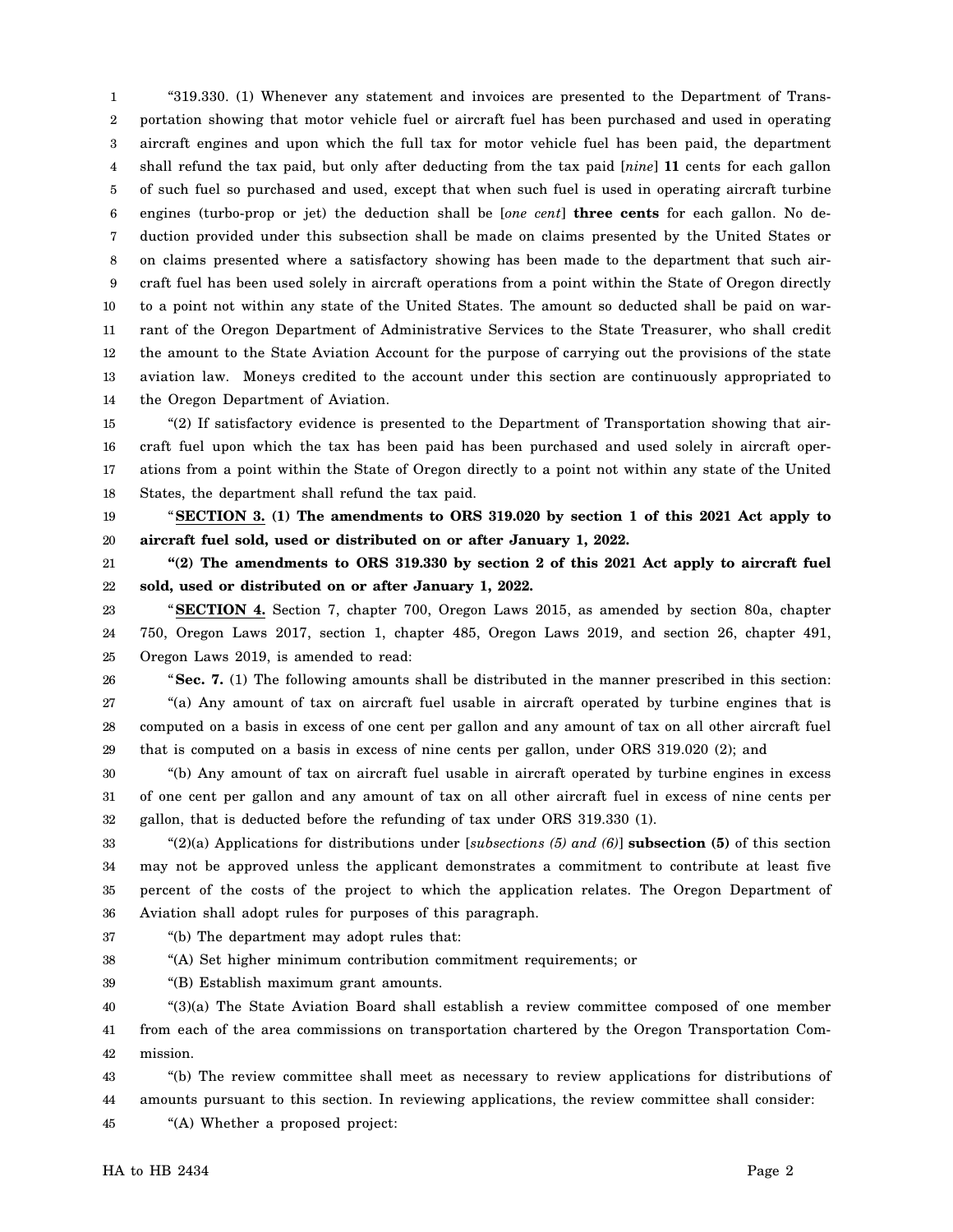1 2 3 "(i) Reduces transportation costs for Oregon businesses or improves access to jobs and sources of labor in this state; "(ii) Results in an economic benefit to this state;

4 5 "(iii) Connects elements of Oregon's aviation system in a way that will measurably improve utilization and efficiency of the system;

6 "(iv) Is ready for construction or implementation; and

7

"(v) Has a useful life expectancy that offers maximum benefit to this state; and

8 9 "(B) How much of the cost of the proposed project can be borne by the applicant from sources other than Oregon Department of Aviation funds or the Connect Oregon Fund.

10 11 "(c) The review committee shall recommend applications to the State Aviation Board for approval.

12 13 14  $^{(4)}$ (a) Five percent of the amounts described in subsection (1) of this section are appropriated to the Oregon Department of Aviation for the costs of the department and the State Aviation Board in administering this section.

15 16 "(b) The remaining 95 percent of the amounts described in subsection (1) of this section shall be distributed pursuant to subsections (5) [*to (7)*] **and (6)** of this section.

17 18 "(5)**(a)** [*Fifty*] **Seventy-five** percent of the amounts described in subsection (4)(b) of this section shall be [*prioritized in the following order and*] distributed for the following purposes:

19 20 "[*(a)*] **(A)** [*First,*] To assist airports in Oregon with match requirements for Federal Aviation Administration Airport Improvement Program grants.

21 22 "[*(b)*] **(B)** [*Second,*] To make grants for emergency preparedness and infrastructure projects, in accordance with the Oregon Resilience Plan or the Oregon Aviation Plan.

23 "[*(c)*] **(C)** [*Third,*] To make grants for:

24 25 "[*(A)*] **(i)** Services critical or essential to aviation, including, but not limited to, fuel, sewer, water and weather equipment;

26 27 " $[$  $(B)$ ] (ii) Aviation-related business development, including, but not limited to, hangars, parking for business aircraft and related facilities; or

28 29 "[*(C)*] **(iii)** Airport development for local economic benefit, including, but not limited to, signs and marketing.

30 "**(D)(i) To assist commercial air service to rural Oregon.**

31 32 **"(ii) The Oregon Department of Aviation may adopt a definition of 'rural Oregon' for purposes of this subparagraph.**

33 34 **"(b) The State Aviation Board may establish by rule priorities for the distributions made pursuant to this subsection.**

35 36 "[*(6) Twenty-five percent of the amounts described in subsection (4)(b) of this section shall be distributed for the purpose of assisting commercial air service to rural Oregon.*]

37 38 "[*(7)*] **(6)** Twenty-five percent of the amounts described in subsection (4)(b) of this section shall be distributed to state-owned airports for the purposes of:

39 40 "(a) Safety improvements recommended by the State Aviation Board and local community airports.

41 "(b) Infrastructure projects at public use airports.

42 43 44 45 "[*(8)(a)*] **(7)(a) Not later than September 15 of each year, the State Aviation Board shall submit the reports described in paragraph (b) of this subsection, in the manner provided in ORS 192.245, to the interim committees, as applicable, of the Legislative Assembly related to air transportation.**